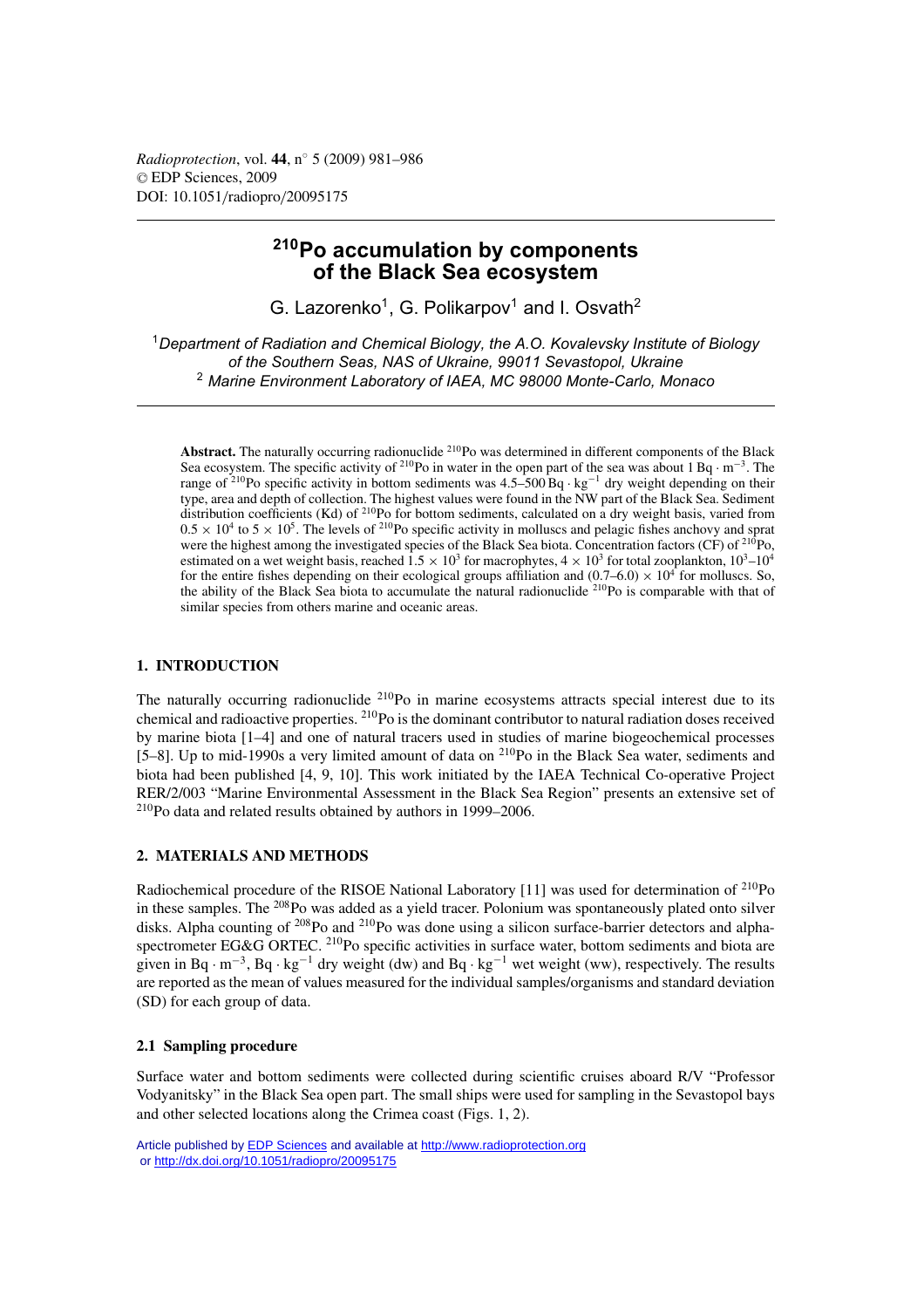

**Figure 1.** The scheme-map of the Black Sea. **Figure 2.** Sampling areas along the Crimea.

Investigated species of the Black Sea were seaweeds, total mesozooplankton, macrozooplankton, fishes and molluscs. Sevastopol bays and Laspi Bay were chosen for sampling of seaweeds (Figs. 1, 2).

The total mesozooplankton was collected in Sevastopol bays (Fig. 1) and along the Black Sea coast of Turkey. Its sampling was made by the Bogorov-Rass' ring net (the mouth diameter 80 cm, mesh  $300 \mu m$ ) on the small boat in Sevastopol Bay on August, 2001. The main species in these samples were *Acartia clausi*, *Nauplii Balanus* and meroplankton.

Along the coast of Turkey the total mesozooplankton was collected by the Gensen' ring net (the mouth diameter 70 cm and mesh  $300 \mu m$ ) on the R/V "Bilim", 2–8 July 2000. The total vertical hauls were carried out from the lower boundary of oxygen layer (the depth of isopycnic position sigma– t = 16.2) to the surface of the sea. The main species in the samples were *Calanus euxinus* Karavayev, 1894 (∼95%). The amount of other species (*Pseudocalanus elongates*, *Acartia tonsa*, *Acartia clausi*) was insignificant.

The hauling of the representative species of the Black Sea jelly macroplankton – the ctenophore *Beroe ovara* Mayer, 1912 (Ctenophora, Atentaculata, Beroida) (beroe), was carried out by net from the surface of the sea on 30 September, 2000 and 11 September, 2001 in Kazachya Bay. The depth of Bay in the place of the collection was  $10 \text{ m}$ . <sup>210</sup>Po determination was carried out in 30 samples of the total mesozooplankton and 73 samples of beroe.

Fishing was carried out in Sevastopol bays and areas between Laspi Bay and the Tarkhankut Cape (Fig. 2). The fishing was made by line trawls and fish traps inside of Sevastopol bays. The trawlers were used for fishing from the depths 60–95 m in the coast zone of Sevastopol marine region (Fig. 2). 17 species of the Black Sea fishes belonging to three ecological groups – pelagic, demersal and benthic, were studied.

The mussels *Mytilus galloprovincialis* (Lamark, 1819), the main commercial molluscs species in the Black Sea, were collected in the bays of Sevastopol, Karadag, Laspi and near the Tarkhankut Cape (Fig. 2). The small mollusc nana *Nana nerithea* (Linne) was sampled in the Sevastopol bays. The Far-Eastern giant oyster *Grassostrea gigas* (Th.), the Black Sea oyster *Ostrea edulis* (Linne) and the invader scapharca Sc*apharca inaequivalvis* (Brunguiére, 1789) were collected on the artificial maricultural farms in the Sevastopol bays. Number of animals in each sample depended on their shell size, soft tissue weights and varied from 5 to 25.

### **3. RESULTS AND CONCLUSIONS**

# **3.1 210Po in the Black Sea water and bottom sediments**

The 210Po specific activity range in surface water collected inside of Sevastopol bays was 0.58–0.78 Bq · <sup>m</sup>−3. It was 0.84–1.1 Bq · <sup>m</sup>−<sup>3</sup> in the samples collected on the distance about 10 miles out of these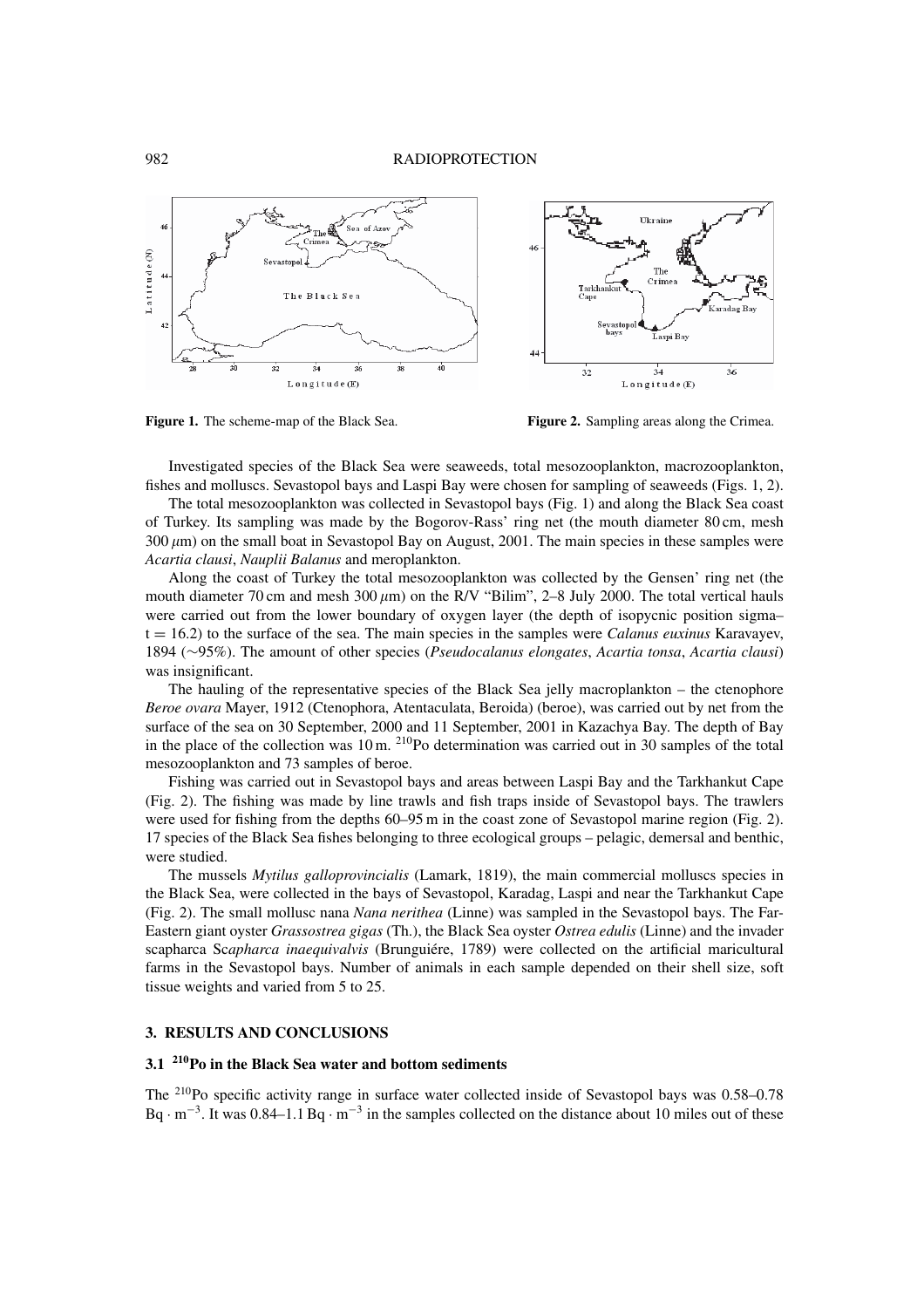#### ECORAD 2008 983

bays. The 210Po specific activity in surface water in the NW Black Sea varied from 0.65 to 2.10 Bq · <sup>m</sup>−<sup>3</sup> (Fig. 3) with the average value about  $1 \text{ Bq} \cdot \text{m}^{-3}$  [12]. It is in a good agreement with data [4, 13].

The range of  $2^{10}P^{\circ}$  specific activity in surface layer of the Black Sea bottom sediments was 4.5–500 Bq · kg−<sup>1</sup> dw [12] depending on their type, area and depth of collection. The highest values were found in the NW Black Sea in the circumferential regions of the western cyclonic water circulation zone (Fig. 4) [12]. It is caused by interconnection of biological, physical and hydrological processes being in this area. Sediment distribution coefficients (Kd) of  $^{210}$ Po for the investigated sediments, calculated on a dry weight basis, varied from  $0.5 \times 10^4$  to  $5 \times 10^5$ . These results are the same range as summarized data (5–900 Bq · kg<sup>-1</sup> dw) given in the review [13].



Figure 3. <sup>210</sup>Po distribution in surface water of the NW Black Sea.



Figure 4. <sup>210</sup>Po distribution in bottom sediments of the Black Sea.

# **3.2 210Po in the Black Sea biota**

Average values of <sup>210</sup>Po specific activity in investigated seaweeds decreased from Rhodophyta (1.5 Bq  $\cdot$ kg−<sup>1</sup> ww) to Phaeophyta (0.8 Bq · kg−<sup>1</sup> ww) and Chlorophyta (0.35 Bq · kg−<sup>1</sup> ww) [14]. This tendency is similar to the published data for other areas of the World Ocean [1, 15]. For the Black Sea seaweeds the maximum Concentration Factors (CF) of 210Po, estimated on a wet weight basis, varied from  $0.6 \times 10^3$  for Chlorophyta to  $2.7 \times 10^3$  for Rhodophyta.

Zooplankton is a main food source for pelagic fishes and filter-feeder shellfishes. Among marine organisms its role in an accumulation of  $2^{10}P_0$  can be demonstrated as follows: phytoplankton < zooplankton < fishes, molluscs [1]. Accumulation of  $^{210}$ Po by zooplankton depends on the seasonal and regional factors [16]. The distribution of  $^{210}$ Po specific activity in samples of total mesozooplankton collected along the coast near Turkey shown in Fig. 5. The range of the mean of <sup>210</sup>Po specific activity in



**Figure 5.** Distribution of <sup>210</sup>Po specific activity in total mesozooplankton collected along the Black Sea coast of Turkey on 2–8 July 2000 [17].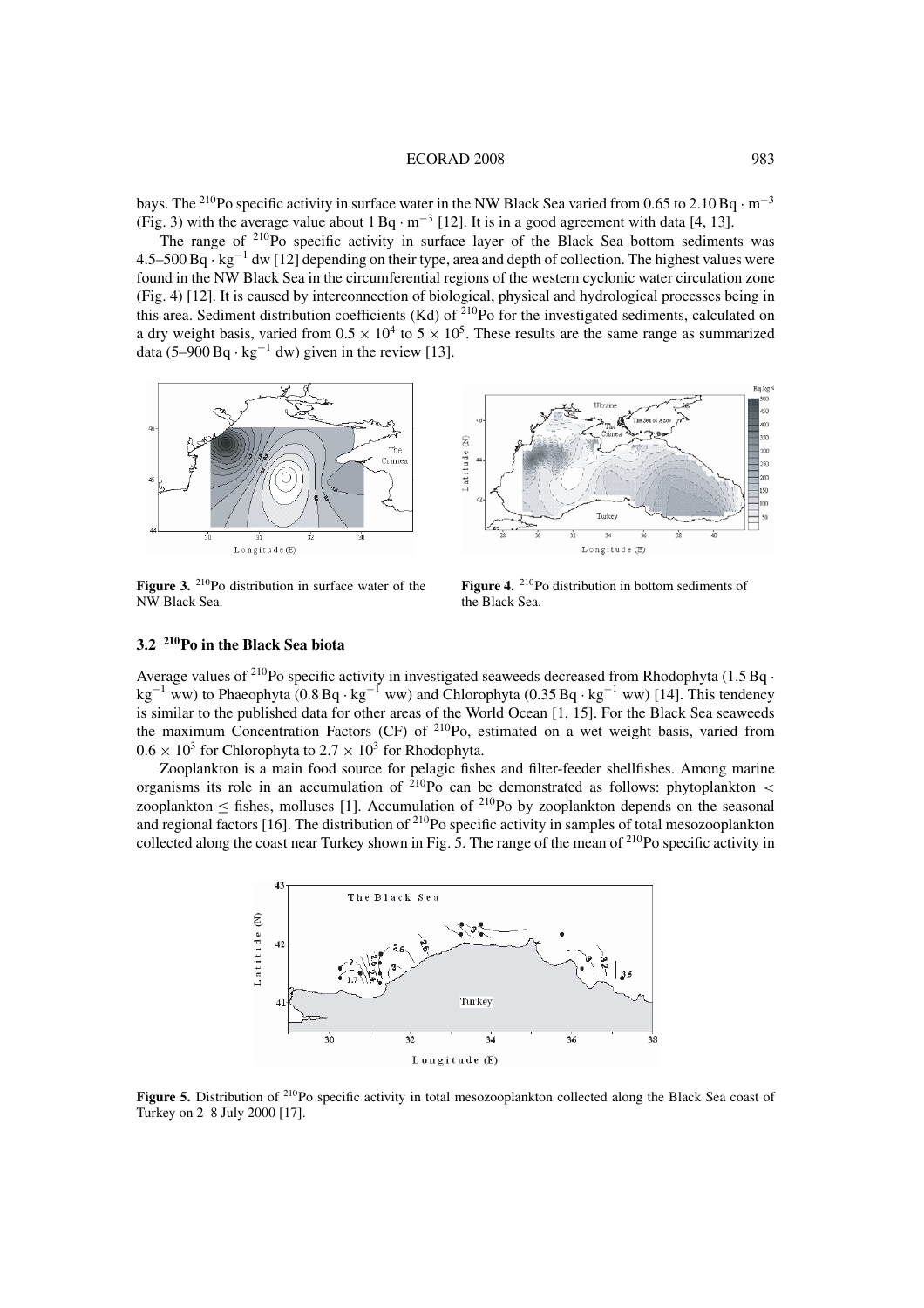### 984 RADIOPROTECTION

total mesozooplankton was  $1.71-3.5$  Bq · kg<sup>-1</sup> WW [17]. The highest value of this radionuclide given as 2.75 Bq · kg−<sup>1</sup> wet weight, is lower of one for the Mediterranean Sea zooplankton almost 3 times. It may be connected with lower salinity in the Black Sea water and as a result more lower concentrations nonisotopic carriers of  $^{210}$ Po in it [14].

The Black Sea planktonic community was significantly changed during the last two decades. The main reason was an appearance of the new resident in the sea ctenophore *Mnemiopsis leidyi* (A. Agassiz) [18]. During the last several years the new one, also ctenophore as well, *B. ovata* had appeared in the Black Sea too [19]. The mentioned above species are interconnected in food pelagic chains: mesozooplankton is eaten by ctenophore *M. leidyi* and the last one is the main food for *B. ovata* [19]. <sup>210</sup>Po specific activity in super predator *B. ovata* reached 3.8 Bq · kg<sup>-1</sup> ww [17]. So, average CF of <sup>210</sup>Po for the Black Sea zooplankton was  $3.5 \times 10^3$ .

The levels of  $2^{10}$ Po specific activity in investigated fishes depended on their ecological groups affiliation and decreased from pelagic to demersal and benthic ones [14]. The range of average value for all investigated species was  $0.9-35.7 \text{ Bg} \cdot \text{kg}^{-1}$  ww in 1999–2003. Our results are in agreement with data given in [1, 13, 20]. The highest <sup>210</sup>Po specific activity was determined in anchovy *Engraulis encrasicolus ponticus* Aleksandrov and sprat *Sprattus sprattus phalericus* (Risso) in spring 1999. Last one is the main commercial fish in the Black Sea. It is requested to emphasize that the <sup>210</sup>Po specific activity in each ecological group varied significantly. The variability can be connected with season, dietary habits, availability of food and environment conditions. The range of CF for this radionuclide in the Black Sea fishes was  $0.9 \times 10^3 - 3.6 \times 10^4$ .<br><sup>210</sup>Po specific activities in investigated species of the Black Sea molluscs vary widely (Fig. 6). The

difference between highest and lowest values reached up to 9.7 times. It is connected with a food set of animals and areas they inhabited [21].



**Figure 6.** 210Po specific activity in investigated species of molluscs: 1 – *G. gigas*,2– *M. galloprovincialis,* 3 – *O. edulis,* 4 – *S. inaequivalvis,* 5 – *N. nerithea*.

An ability of the Black Sea mussels to accumulate of <sup>210</sup>Po depended on its soft tissues individual wet weight (Fig. 7), stages of gametogenesis (Table 1) and sex structure (Fig. 8) [21].





**Figure 7.** The dependency of  $2^{10}$ Po specific activity in soft tissues of a mussel on its individual weight.

**Figure 8.** The dependency of  $2^{10}$ Po specific activity average values on sex structure and gonad stages of mussels.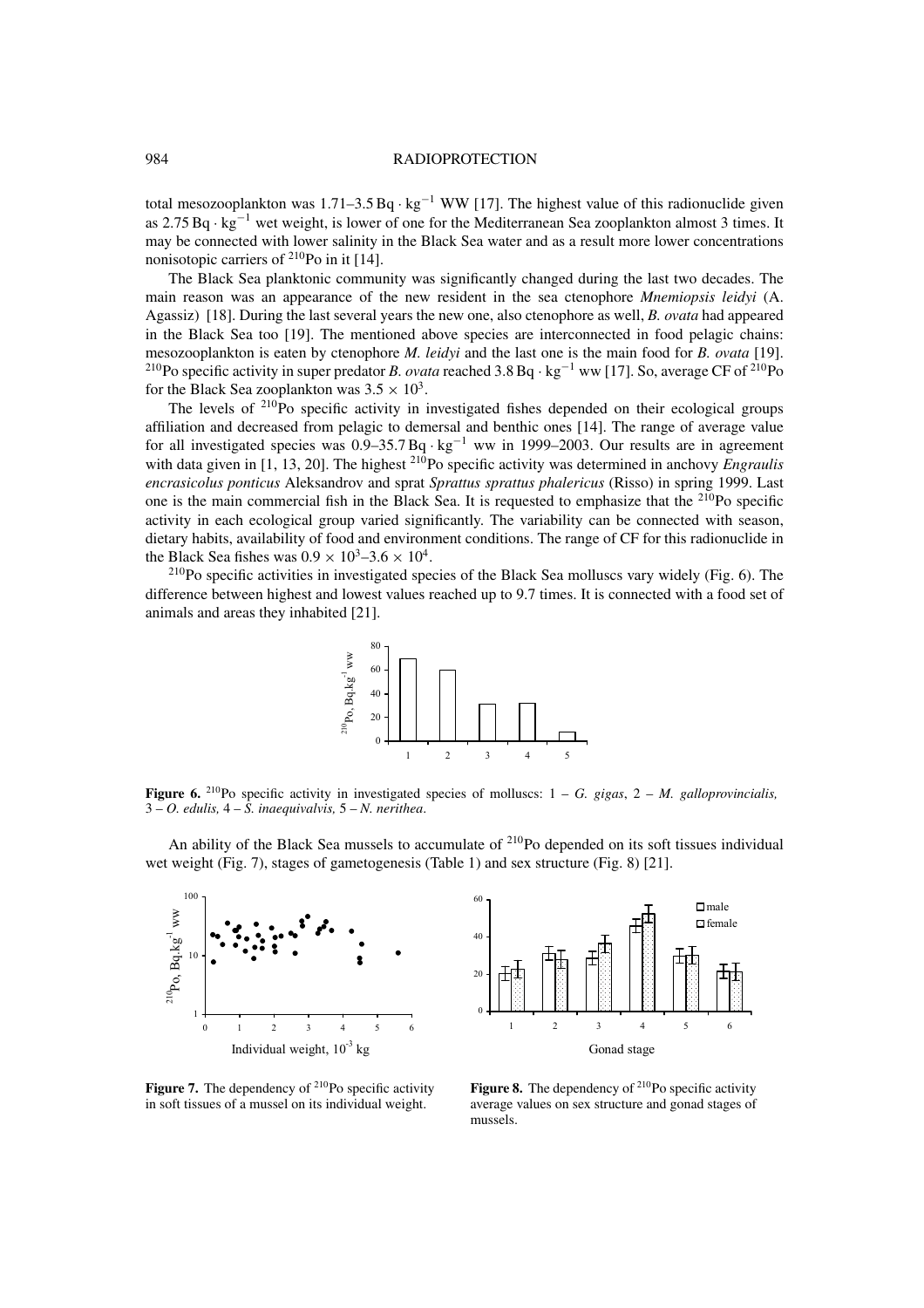### ECORAD 2008 985

| No stage | Name of stage                                       |
|----------|-----------------------------------------------------|
|          | the relative quiescence after spawning              |
|          | the beginning of gametgenesis                       |
|          | the active gametogenesis                            |
|          | the stage of gametogenesis just before the spawning |
|          | the spawning itself, gonads release sexual products |
|          | the realignment after spawning                      |

**Table 1.** The stages of the Black Sea mussels *M.galloprovincialis* gametjgenesis cycle.

The same dependency was observed for the Far-Eastern giant oyster *G. gigas*. The range of CF of <sup>210</sup>Po for investigated molluscs, estimated on a wet weight basis, was  $(0.7–6.7) \times 10^4$ .

Summarizing all obtained data (1999–2006) we may conclude that an ability of the Black Sea biota to accumulate the natural radionuclide <sup>210</sup>Po is comparable with that of similar species from other marine and oceanic areas.

### **Acknowledgments**

The authors are grateful to Prof. A.V. Gayevskaya, Dr. A.R. Boltachev, Dr. A.V. Pirkova, Dr. Z.A. Romanova and Dr. J.M. Kornijchuk for collaboration, useful discussion and practical help with biological and ecological aspects of this work. The peculiar thanks to the scientist V.N. Popovichev for his help in water and bottom sediments collection.

### **References**

- [1] Cherry R.D. and L.V. Shannon, *Atomic Energy Review*, **12** (1974) 3–45.
- [2] Cherry R.D. and M. Heyraud, *Science*, **218** (1982) 54–56.
- [3] Carvalho F.P. *Radiat. Prot. Dosim.*, **24** (1988) 113–117.
- [4] Aarkrog A., Baxter M.S., Battercourt A.O., Bojanowski R., Bologa A., Charmasson S., Cunha I., Delfanti R., Duran E., Holm E., Jeffree R., Livingston H.D., Mahapanayawong S., Nies H., Osvath I., Pingyu Li., Povinec P.P., Sanchez A., Smith J.N. and D.J. Swift, *J. Environ. Radioactivity*, **34** (1997) 69–90.
- [5] Bacon M.P., Belastock R.A., Tecotzky M., Turekian K.K. and D.W. Spencer, *Cont. Shelf Res*., **8** (1988) 841–853.
- [6] Heussner S.R., Cherry D. and M. Heyraud, *Cont. Shelf Res.*, **10** (1990) 989–1004.
- [7] Kim Y.I., Narita H., Noriki Sh. and S.J. Tsunogai, *Oceanography*, **53** (1997) 517–527.
- [8] Nozaki Y., Zhang J. and A. Takeda, *Deep-Sea Res.*, **44** (1997) 2203–2220.
- [9] Crusius J. and R.F. Anderson, *Geochim. et Cosmochim. Acta*, **55** (1991) 327–333.
- [10] Wei C.-L. and J.W. Murray, *Geochim. et Cosmochim. Acta*, **58** (1994) 1795–1811.
- [11] Chen Q., Dahlgaard H., Nielsen S.P. and A. Aarkrog, Determination of <sup>210</sup>Po and <sup>210</sup>Pb in mussels, fish, sediments and petroleum (Department of Nuclear Safety Research and Facilities, Risø National laboratory, Roskilde, Denmark, 1998) 10 p.
- [12] Lazorenko G.E., Osvath I. and Popovichev V.N. Distribution of natural radioelement <sup>210</sup>Po in bottom sediments of the Black Sea, 1<sup>st</sup> Biannual Scientific Conf. "Black Sea Ecosystem 2005 and Beyond", Istanbul, Turkey, 8–10 May 2006 (Commission on the Protection of the Black Sea Against Pollution) pp. 46–47.
- [13] Higley K.A., International Commission on Radiological Protection: ICRP C5 Update, Protect Meeting, June 2007, Vienna, Austria.
- [14] Lazorenko G.E. and G.G. Polikarpov, <sup>210</sup>Po in the Black Sea hydrobionts, The radioecologyecotoxicology of continental and estuarine environments ECORAD 2001, Proceed., Volume II, the Intern. Congress, Aix-en-Provance, France, 3–7 Sept. 2001, F. Brechignac Ed., Radioprotection – Colloques, **37** (2002) C1 821–826.